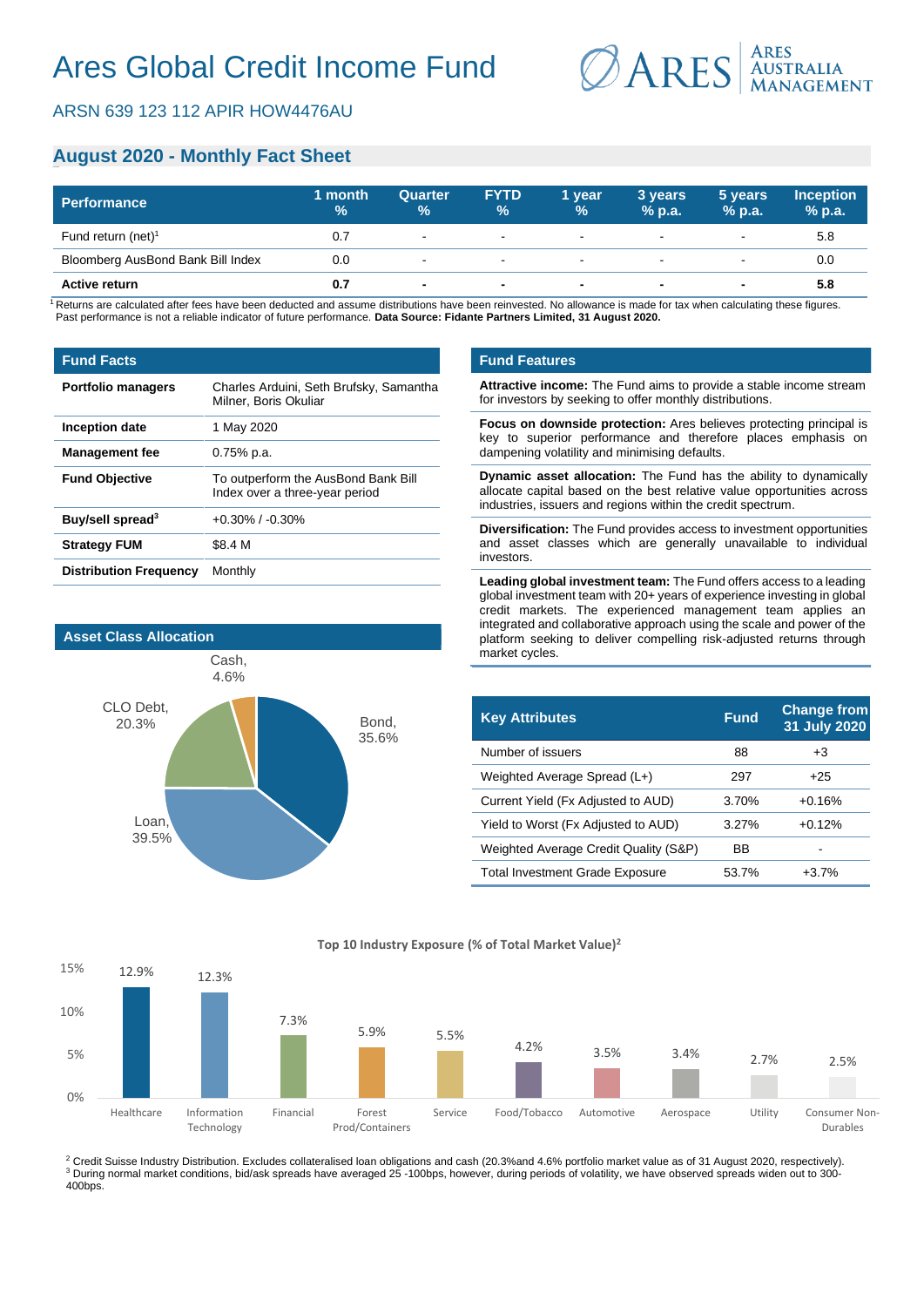# **Market Commentary**

Global risk assets continued to rally in August, buoyed by optimism surrounding vaccine development, improved economic data and highly accommodative fiscal and monetary support. Despite elevated cases of coronavirus and heightened U.S.- China tensions, spreads in U.S. leveraged finance markets continued to tighten as investor sentiment was bolstered by better-than-expected earnings and a significant slowdown in defaults.

Leveraged loans posted strong performance during August, returning 1.50% $(1)$  as the asset class rallied alongside the broader credit market, but continues to lag other asset classes for the year-to-date period. The rally in higher quality paper has faded, as single-B rated loans outperformed in August due to increased secondary demand by CLOs while primary issuance remains sluggish. Although primary volumes were slightly higher than the historical average for August, the annual supply has been its slowest since  $2012^{(2)}$ . A combination of the slow primary market and heavier CLO demand should provide an additional technical tailwind for the loan market over the short-term.

High yield bonds continued their recovery in August, albeit at a slower pace due to elevated supply, returning 0.98% (3) for the month. Year-to-date returns for high yield turned positive in August as investors reached for yield in lower quality paper. High yield investors were focused on the primary markets with gross new issuance in high yield bonds totalling \$54.3 billion, as corporate issuers continued to capitalize on steadily descending yields. Despite record setting issuance, high yield bond fund inflows and the Federal Reserve's ("Fed") quantitative easing offset the surge of supply.

Outperforming its U.S. counterparts, European high yield bonds and leveraged loans returned 1.41%<sup>(4)</sup> and 1.20%<sup>(5)</sup>, respectively, in part due to earnings in Europe generally beating market expectations, a lack of primary market activity and ongoing fiscal and monetary support from central banks and governments. Lower rated credits and high beta sectors were notable outperformers as investors have started moving into riskier parts of the market searching for yield.

Alongside the broader risk asset rally, the CLO market experienced significant spread tightening throughout the month due to an uptick in the secondary market and the ongoing rally in loan prices which has improved the overcollateralized cushion for CLOs. Specifically, single-A and triple-B CLO debt returned  $2.30\%$ <sup>(6)</sup> and  $2.76\%$ <sup>(7)</sup>, respectively.

In contrast to non-investment grade credit, U.S. high grade credit ended August on a weaker note returning -0.81%<sup>(8)</sup>, as a steepening Treasury yield curve drove spreads wider and weighed on performance. Weak performance was driven by lighter trading volumes and heavy new issuance, which was surprisingly strong at \$139 billion<sup>(9)</sup> for the month.

The Ares Global Credit Income Fund ("the Fund") experienced strong performance during August, benefitting from the broad risk rally in credit. All of the Fund's underlying asset categories were positive contributors to returns, with the primary driver of performance being its exposure to corporate bonds. From a ratings perspective, we continued to swap out of Double-B bonds and into Single-B loans throughout August, given the light loan supply calendar and the expected pick up in CLO origination. As a result, single-B rated paper outperformed while the Fund's single-A CLO debt allocation delivered strong returns owing to spread tightening within the CLO market. From a sector perspective, we continued to favor defensive, non-cyclical industries such as information technology and services, which boosted portfolio performance.

Looking forward, we remain focused on higher quality names in defensive sectors as we continue to reduce cyclical and COVIDaffected exposure. We continue to actively re-position the portfolio, remaining defensively positioned while seeking relative value opportunities that arise due to ongoing volatility. We remain focused on credit selection and favour issuers with strong balance sheets, significant liquidity timelines and capital markets alternatives. Owing to a favourable technical backdrop, increased dispersion as well as attractive relative and absolute yields, we believe the leveraged finance markets remain attractive.

## **Market Outlook**

Credit markets have continued to grind tighter in September as investors and issuers react favourably to support from global central banks. Investor demand for spread products remains strong, while market technicals in corporate bonds have come under modest pressure this past week due to heavy new issuance and a scale back in the Fed's pace of corporate credit asset purchases. Recent equity market weakness is being closely monitored as well, should the "risk-off" stance from investors bleed into the credit markets. From a macro perspective, there are several catalysts that may create unforeseen volatility in the coming months, including unfolding news around vaccine development and the upcoming U.S. presidential election. Despite these challenges, we continue to see a compelling case for long-term spread tightening across the leveraged credit markets and believe this environment creates investment opportunities for active, nimble managers. As we navigate the uncertainty in leveraged credit amid broader macro volatility, we believe our continued focus on credit fundamentals will allow us to deliver attractive returns in today's credit picker's market.

As of August 31, 2020. [1] Credit Suisse Leveraged Loan Index. [2] Source: Credit Suisse. [3] ICE BofA High Yield Master II Index. [4] ICE BofA European Currency High Yield Constrained Index Hedged to EUR. [5] Credit Suisse Western European Leveraged Loan Index Hedged to EUR. [6] Post-Crisis CLOIE CLO-A Index. [7] Post-Crisis CLOIE BBB Index.[8] Bloomberg Barclays U.S. Aggregate Bond Index. [9] JP Morgan US High Grade Research.